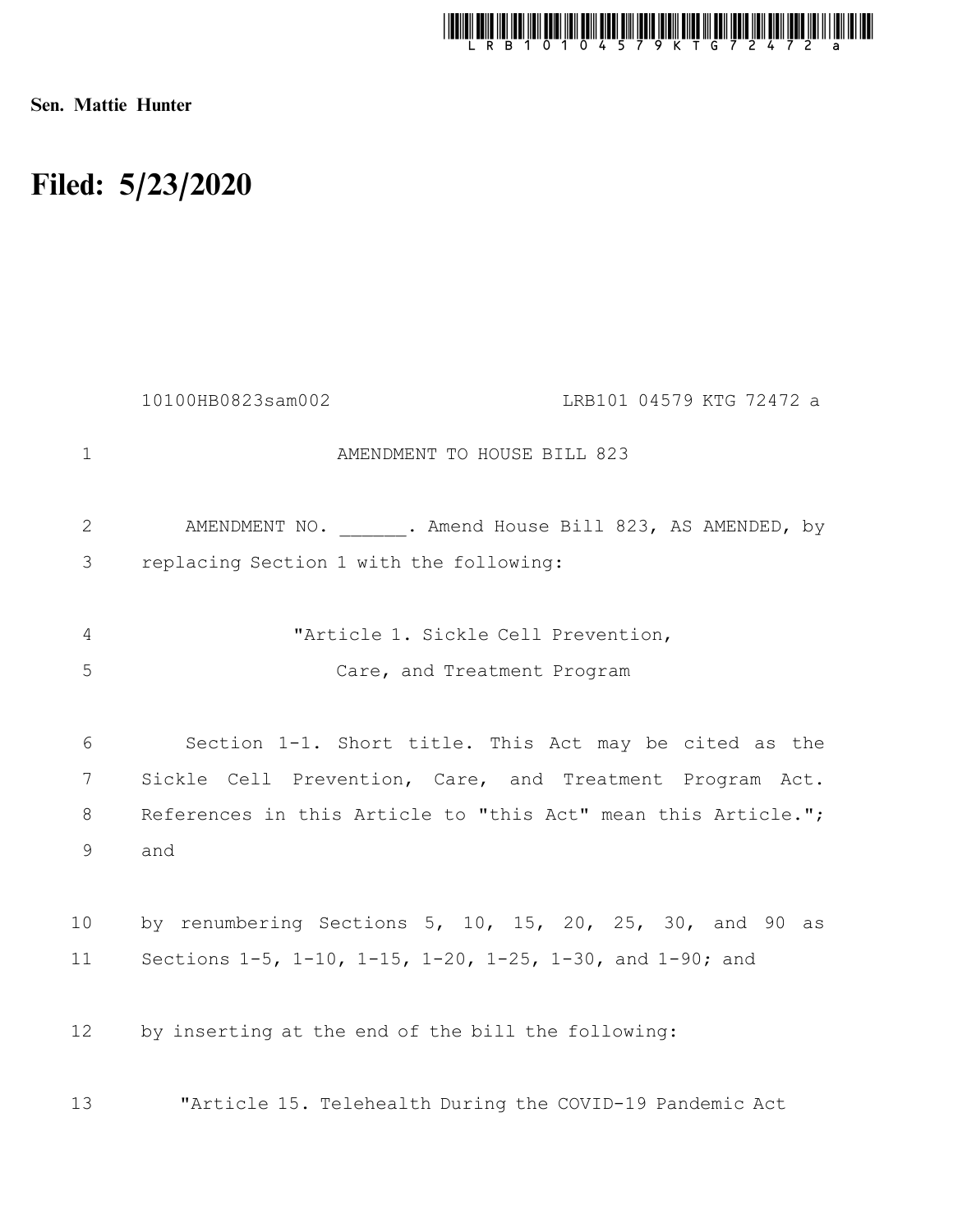10100HB0823sam002 -2- LRB101 04579 KTG 72472 a

Section 15-1. Short title. This Article may be cited as the Telehealth During the COVID-19 Pandemic Act. References in this Article to "this Act" mean this Article. 1 2 3

Section 15-5. Applicability. This Act applies to any health insurance coverage other than excepted benefits as defined in 45 CFR 146.145(b) and 45 CFR 148.220. Any policy, contract, or certificate of health insurance coverage that does not distinguish between in-network and out-of-network providers shall be subject to this Act as though all providers were in-network. 4 5 6 7 8 9 10

Section 15-10. Definitions. As used in this Act: 11

"Health insurance coverage" has the meaning given to that term in Section 5 of the Illinois Health Insurance Portability and Accountability Act. 12 13 14

"Health insurance issuer" has the meaning given to that term in Section 5 of the Illinois Health Insurance Portability and Accountability Act. 15 16 17

"Telehealth services" means the provision of health care, psychiatry, mental health treatment, substance use disorder treatment, and related services to a patient, regardless of his or her location, through electronic or telephonic methods, such as telephone (landline or cellular), video technology commonly available on smart phones and other devices, and 18 19 20 21 22 23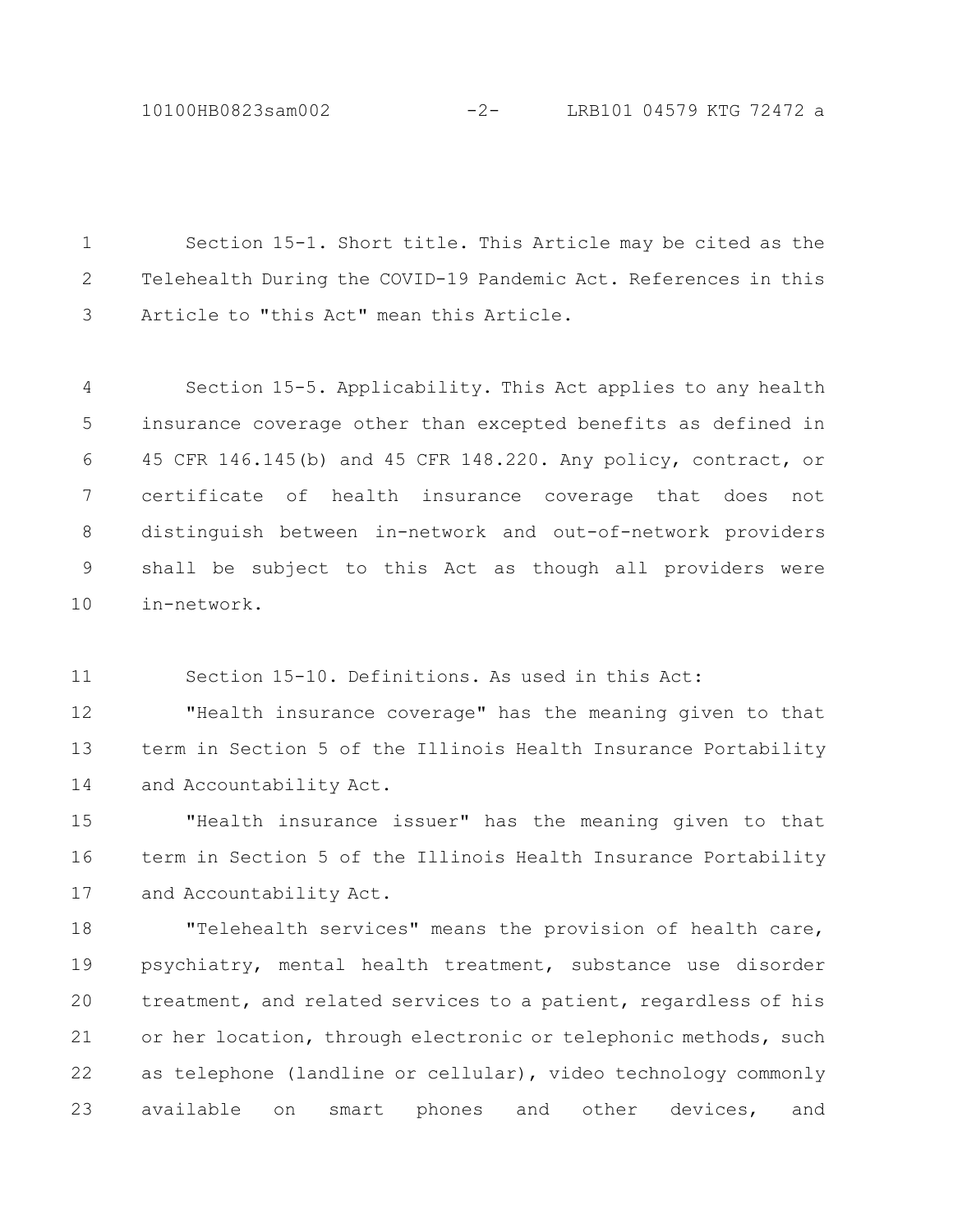10100HB0823sam002 -3- LRB101 04579 KTG 72472 a

videoconferencing, as well as any method within the meaning of telehealth services under Section 356z.22 of the Illinois Insurance Code. 1 2 3

Section 15-15. Coverage for telehealth services during the COVID-19 pandemic. 4 5

(a) In order to protect the public's health, to permit expedited treatment of health conditions during the COVID-19 pandemic, and to mitigate its impact upon the residents of the State of Illinois, all health insurance issuers regulated by the Department of Insurance shall cover the costs of all telehealth services rendered by in-network providers to deliver any clinically appropriate, medically necessary covered services and treatments to insureds, enrollees, and members under each policy, contract, or certificate of health insurance coverage. 6 7 8 9 10 11 12 13 14 15

(b) Health insurance issuers may establish reasonable requirements and parameters for telehealth services, including with respect to documentation and recordkeeping, to the extent consistent with this Act or any company bulletin issued by the Department of Insurance under Executive Order 2020-09. A health insurance issuer's requirements and parameters may not be more restrictive or less favorable toward providers, insureds, enrollees, or members than those contained in the emergency rulemaking undertaken by the Department of Healthcare and Family Services at 89 Ill. Adm. Code 140.403(e). Health 16 17 18 19 20 21 22 23 24 25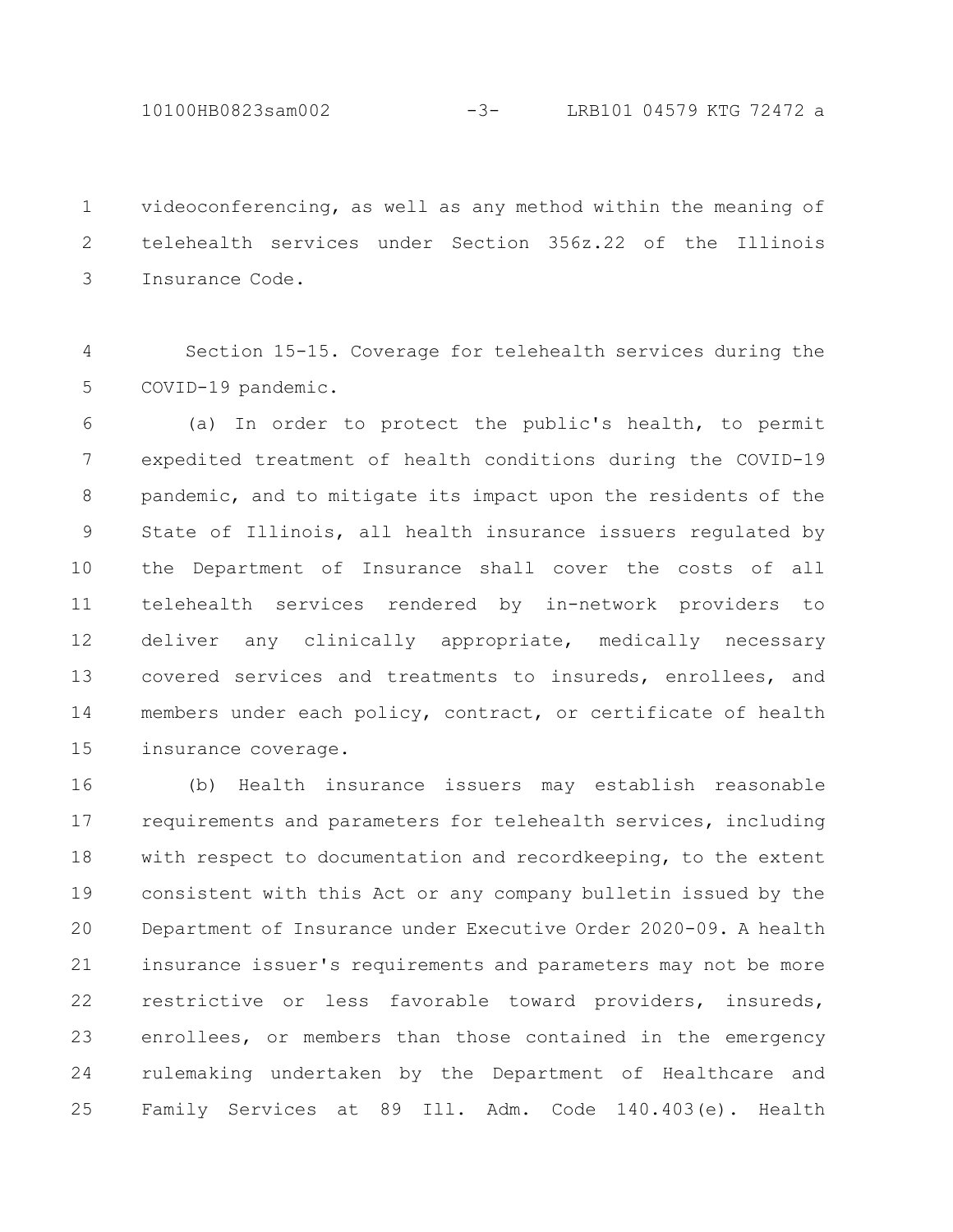10100HB0823sam002 -4- LRB101 04579 KTG 72472 a

insurance issuers shall notify providers of any instructions necessary to facilitate billing for telehealth services. 1 2

Section 15-20. Prior authorization and utilization review requirements. 3 4

(a) In order to ensure that health care is quickly and efficiently provided to the public, health insurance issuers shall not impose upon telehealth services utilization review requirements that are unnecessary, duplicative, or unwarranted nor impose any treatment limitations that are more stringent than the requirements applicable to the same health care service when rendered in-person. 5 6 7 8 9 10 11

(b) For telehealth services that relate to COVID-19 delivered by in-network providers, health insurance issuers shall not impose any prior authorization requirements. 12 13 14

Section 15-25. Cost-sharing prohibited. Health insurance issuers shall not impose any cost-sharing (copayments, deductibles, or coinsurance) for telehealth services provided by in-network providers. However, in accordance with the standards and definitions in 26 U.S.C. 223, if an enrollee in a high-deductible health plan has not met the applicable deductible under the terms of his or her coverage, the requirements of this Section do not require an issuer to pay for a charge for telehealth services unless the associated health care service for that particular charge is deemed 15 16 17 18 19 20 21 22 23 24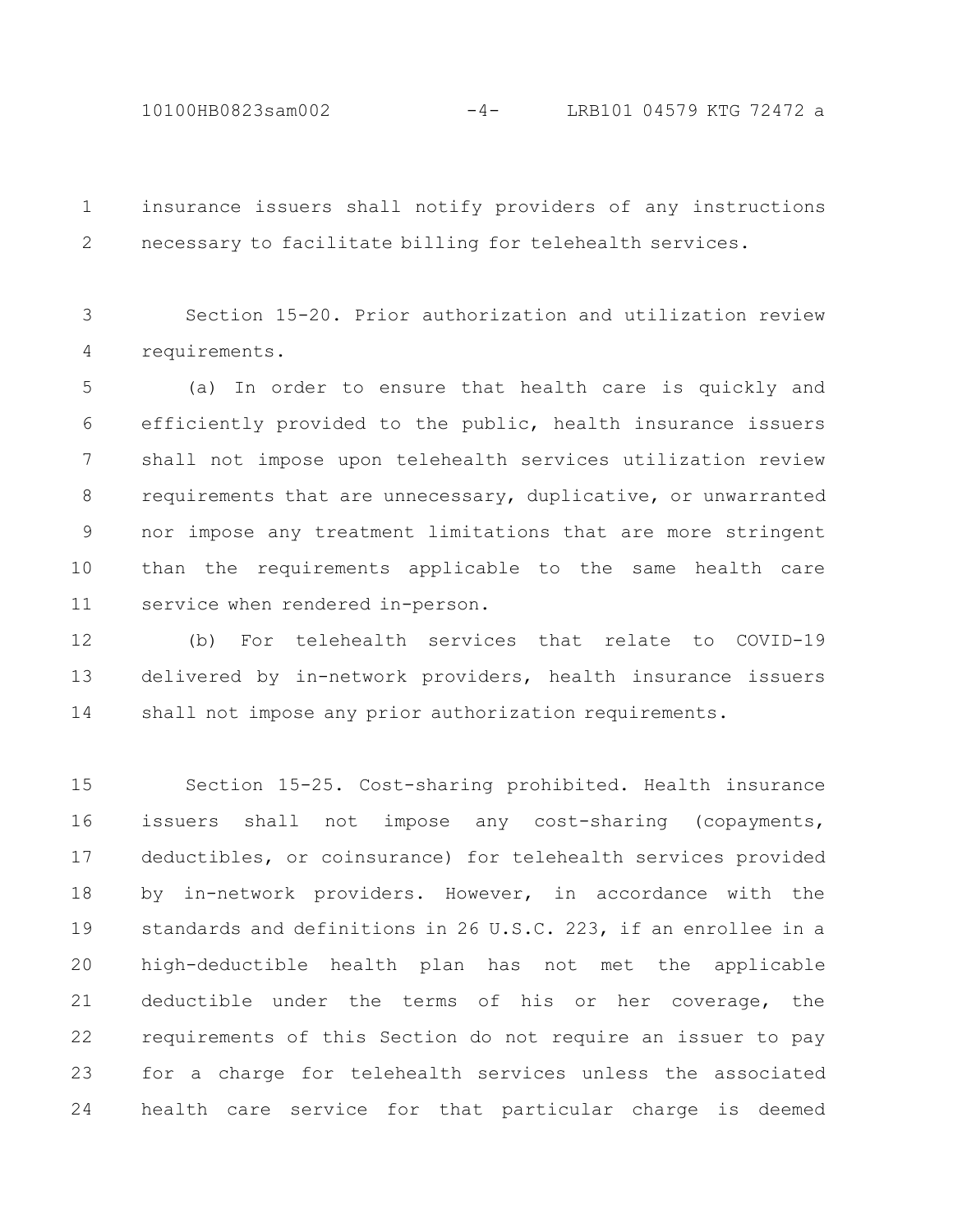10100HB0823sam002 -5- LRB101 04579 KTG 72472 a

preventive care by the United States Department of the Treasury. The federal Internal Revenue Service has recognized that services for testing, treatment, and any potential vaccination for COVID-19 fall within the scope of preventive care. 1 2 3 4 5

Section 15-30. Eligible services. Services eligible under this Act include services provided by any professional, practitioner, clinician, or other provider who is licensed, certified, registered, or otherwise authorized to practice in the State where the patient receives treatment, subject to the provisions of the Telehealth Act for any health care professional, as defined in the Telehealth Act, who delivers treatment through telehealth to a patient located in this State, and substance use disorder professionals and clinicians authorized by Illinois law to provide substance use disorder services. 6 7 8 9 10 11 12 13 14 15 16

Section 15-35. Mental Health and Developmental Disabilities Confidentiality Act. A covered health care provider or covered entity subject to the requirements of the Mental Health and Developmental Disabilities Confidentiality Act that uses audio or video communication technology to provide telehealth services to mental health and developmental disability patients may use any non-public facing remote communication product in accordance with this Act to the extent 17 18 19 20 21 22 23 24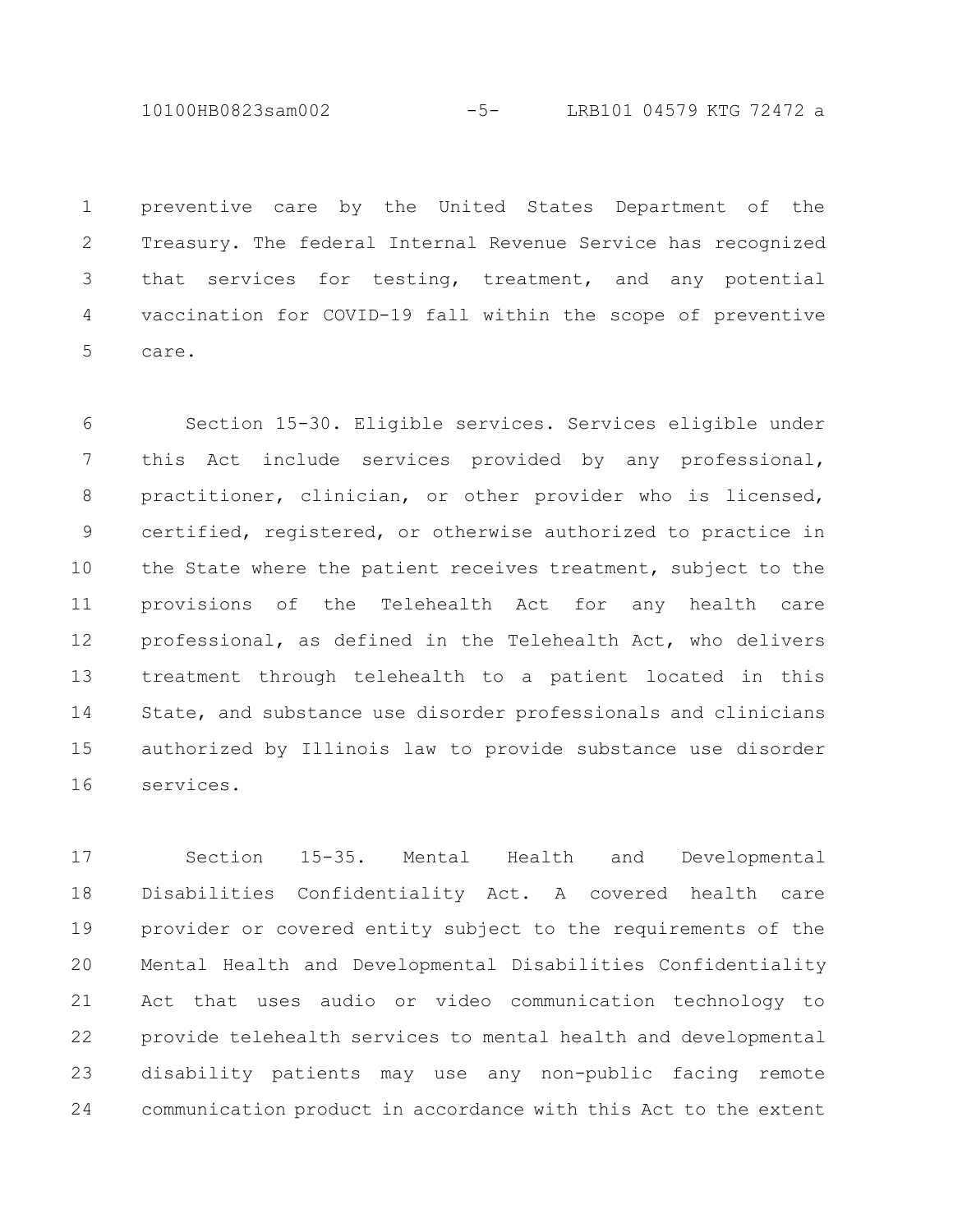10100HB0823sam002 -6- LRB101 04579 KTG 72472 a

allowed by the U.S. Department of Health and Human Services under the federal Health Insurance Portability and Accountability Act of 1996 for the duration of the Gubernatorial Disaster Proclamation issued by the Governor on March 9, 2020 concerning COVID-19 and any subsequent Gubernatorial Disaster Proclamation issued by the Governor concerning COVID-19. Providers and covered entities shall, to the extent feasible, notify patients that third-party applications potentially introduce privacy risks. Providers shall enable all available encryption and privacy modes when using such applications. A public facing video communication application may not be used in the provision of telehealth services by covered health care providers or covered entities. 1 2 3 4 5 6 7 8 9 10 11 12 13

Section 15-40. Rulemaking authority. The Department of Insurance may adopt rules to implement the provisions of this Act. 14 15 16

Section 15-90. Repeal. This Act is repealed on December 31, 2020. 17 18

Section 15-95. The Illinois Insurance Code is amended by changing Section 356z.22 as follows: 19 20

(215 ILCS 5/356z.22) 21

Sec. 356z.22. Coverage for telehealth services. 22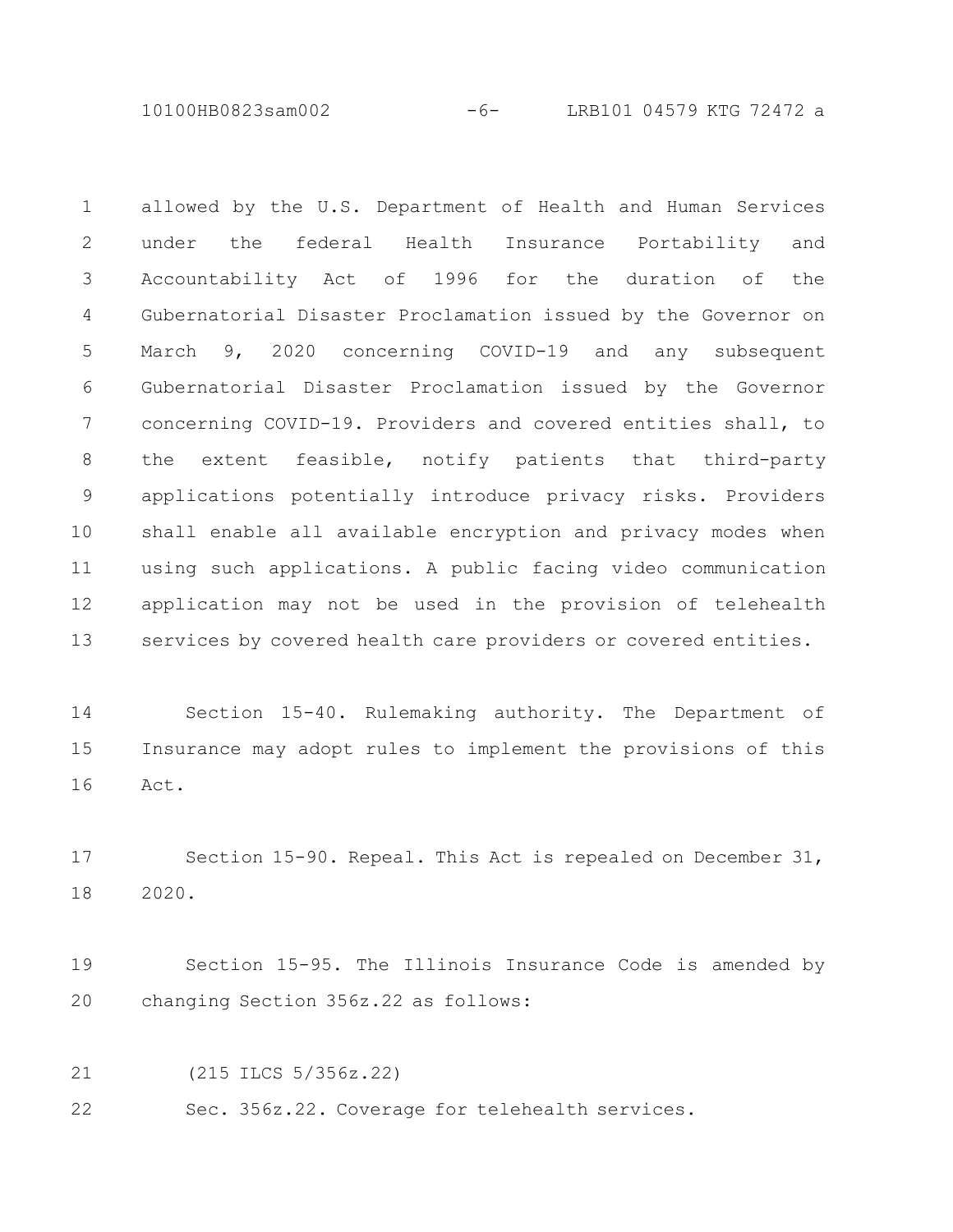(a) For purposes of this Section: "Distant site" means the location at which the health care provider rendering the telehealth service is located. "Interactive telecommunications system" means an audio and video system permitting 2-way, live interactive communication between the patient and the distant site health care provider. "Originating site" means the location at which the patient is located at the time that health care services are provided to the patient by means of telehealth. "Originating site" includes only the sites described in 42 U.S.C. 1395m(m)(4)(C)(ii). "Telehealth services" means the delivery of covered health care services by way of an interactive telecommunications system, through electronic means, or through telephonic means (landline or cellular). (b) If an individual or group policy of accident or health insurance provides coverage for telehealth services, then it must comply with the following: (1) An individual or group policy of accident or health insurance providing telehealth services may not: (A) require that in-person contact occur between a health care provider and a patient; (B) require the health care provider to document a barrier to an in-person consultation for coverage of services to be provided through telehealth; (C) require the use of telehealth when the health 1 2 3 4 5 6 7 8 9 10 11 12 13 14 15 16 17 18 19 20 21 22 23 24 25 26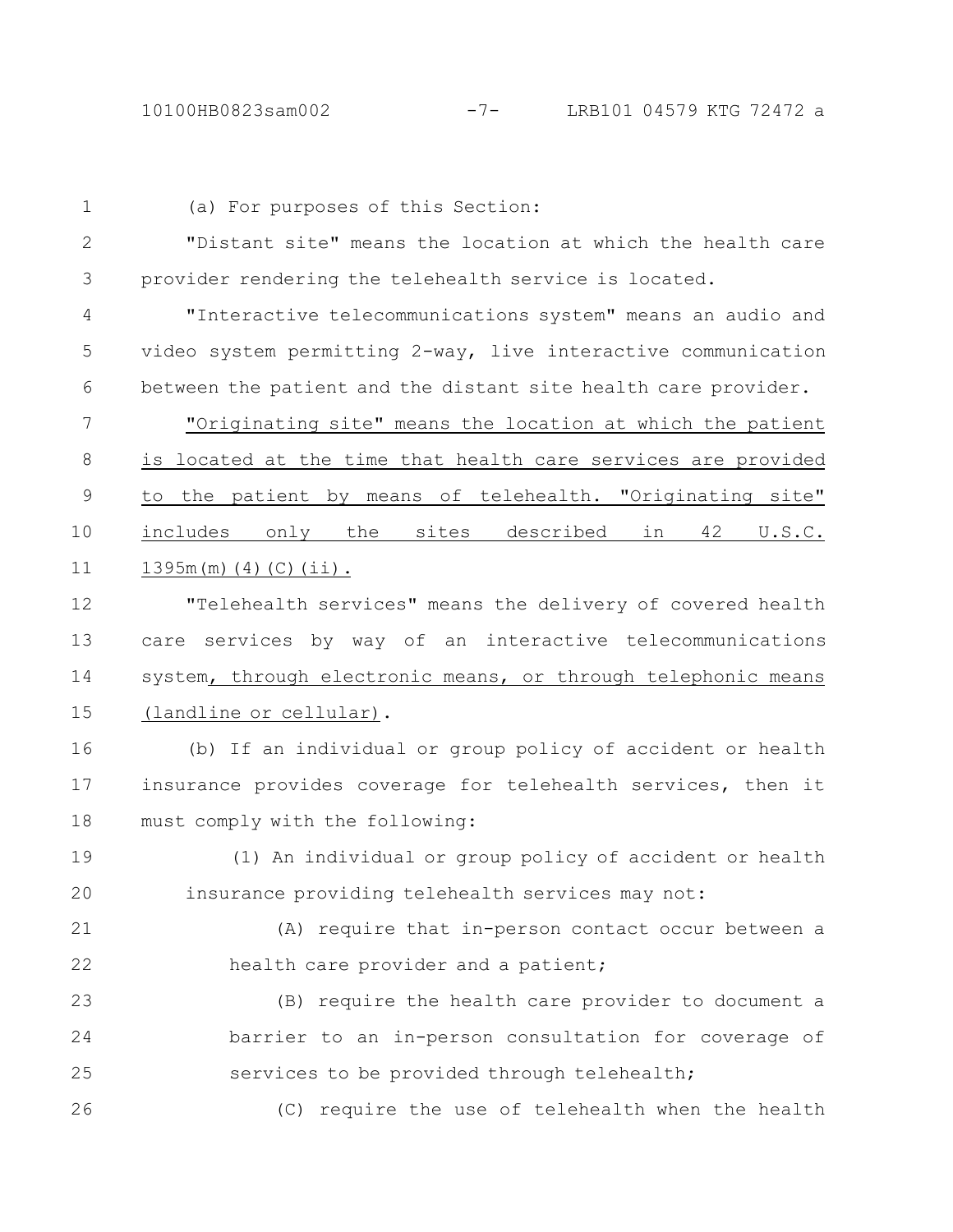care provider has determined that it is not appropriate; or 1 2

(D) require the use of telehealth when a patient chooses an in-person consultation. 3 4

(2) Deductibles, copayments, or coinsurance applicable to services provided through telehealth shall not exceed the deductibles, copayments, or coinsurance required by the individual or group policy of accident or health insurance for the same services provided through in-person consultation. 5 6 7 8 9 10

(3) An individual or group policy of accident or health insurance may not exclude from coverage a medically necessary health care service or procedure delivered by a contracted health care professional or contracted health care provider solely because the service or procedure is provided through telehealth. 11 12 13 14 15 16

(4) Nothing in this Act shall prohibit an insurer from entering a contract for telehealth services in which the terms and reimbursement, including the facility fee, are subject to negotiation. However, no facility fee shall be paid with respect to the home of an individual other than the home of a health care provider when used as his or her office for providing health care services. 17 18 19 20 21 22 23

(b-5) If an individual or group policy of accident or health insurance provides coverage for telehealth services, it must provide coverage for licensed dietitian nutritionists and 24 25 26